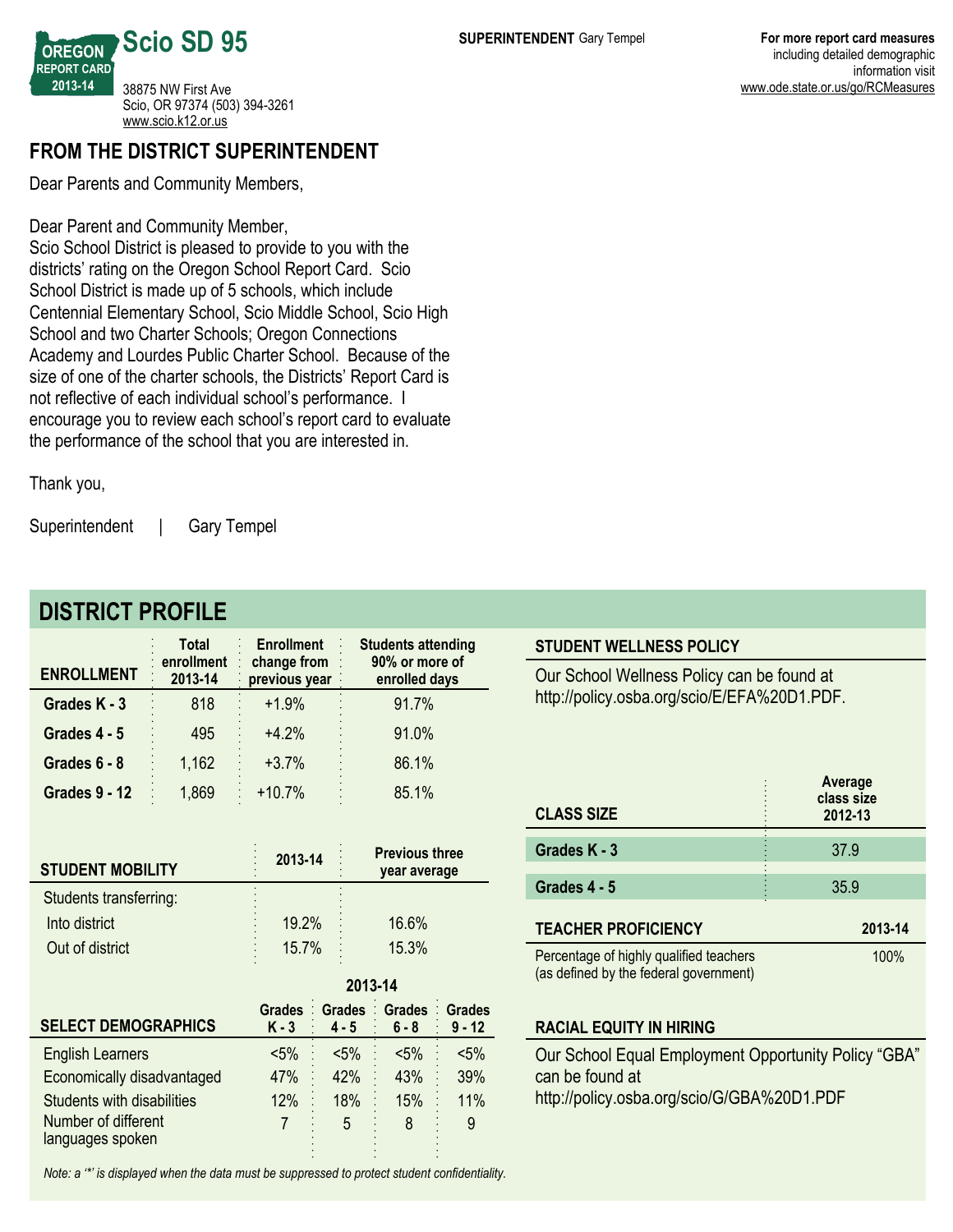

**DISTRICT PROFILE (CONTINUED)**



Multi-Racial

Native Hawaiian/Pacific Islander

White  $\sim$  60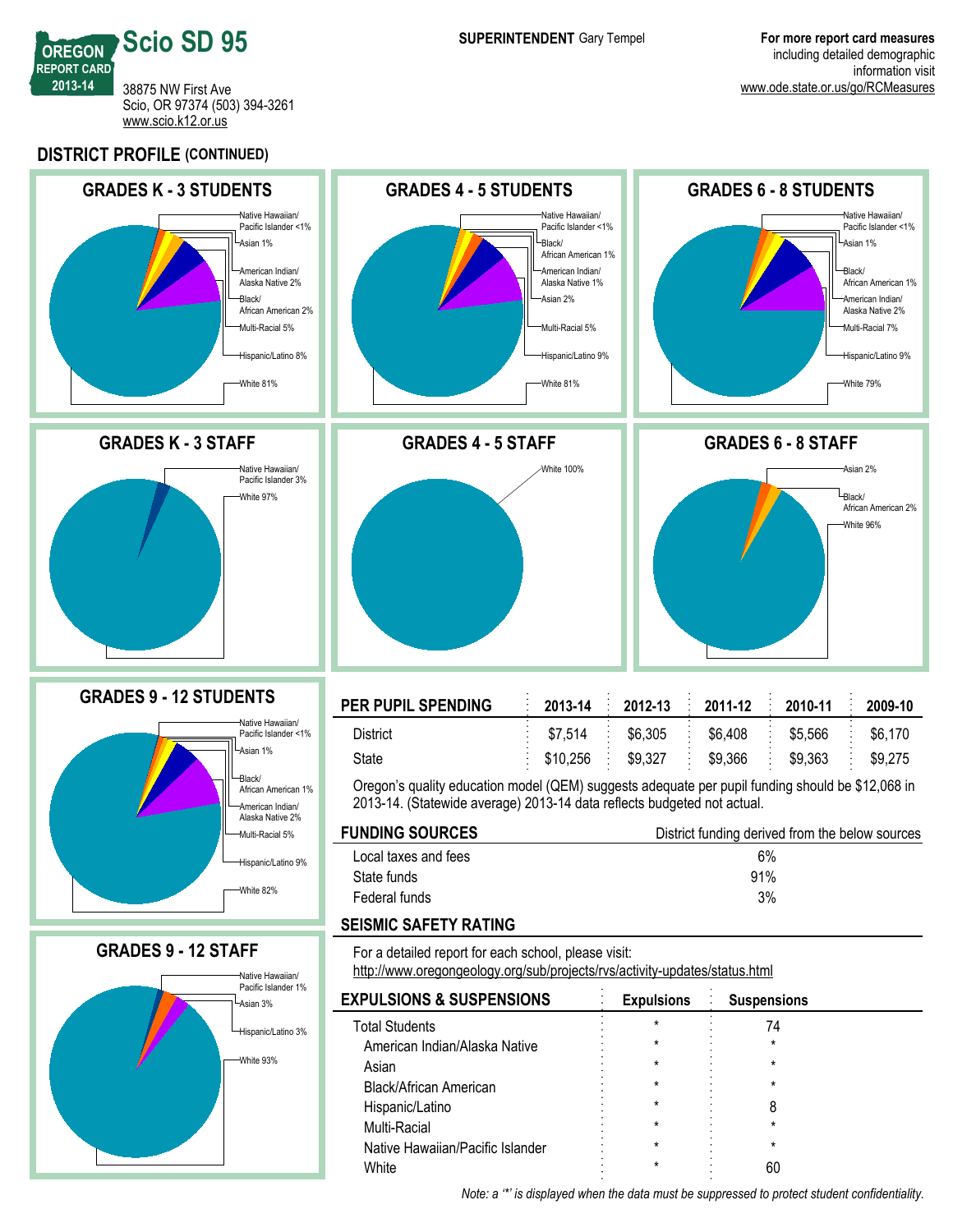38875 NW First Ave Scio, OR 97374 (503) 394-3261 <www.scio.k12.or.us>

**Scio SD 95**

**OREGON REPORT CARD 201314**

#### **PROGRESS** ARE STUDENTS MAKING ADEQUATE GAINS OVER TIME?

|                                                                                    | Students in the district meeting or exceeding state standards on exams |                                                                                                       |                                                              |                              |  |  |  |
|------------------------------------------------------------------------------------|------------------------------------------------------------------------|-------------------------------------------------------------------------------------------------------|--------------------------------------------------------------|------------------------------|--|--|--|
|                                                                                    | Did at least 95% of students in this district take state exams?        |                                                                                                       | $\boxtimes$ Yes<br>$\Box$ No                                 |                              |  |  |  |
|                                                                                    |                                                                        | Participation rate criteria are in place to ensure schools test as many eligible students as possible | <b>District</b><br>Oregon                                    | <b>Like-District</b>         |  |  |  |
| <b>DISTRICT</b><br><b>PERFORMANCE</b>                                              |                                                                        | District Performance (%)<br>2010-11<br>2011-12<br>2012-13                                             | Performance (%) Performance (%)<br>2013-14<br>2013-14        | Average (%)<br>2013-14       |  |  |  |
|                                                                                    | Reading                                                                | Did not meet<br>Met                                                                                   | Exceeded                                                     |                              |  |  |  |
| Schools in this<br>district participated<br>in the Smarter<br>Balanced field test. | Students in grades 3 - 5                                               | 33.7<br>39.3<br>31.1<br>73.0<br>70.5<br>85.4<br>39.3<br>46.2<br>39.4<br>27.0<br>14.6<br>29.5          | 34.8<br>27.6<br>70.5<br>70.5<br>35.7<br>42.8<br>29.5<br>29.5 | 23.3<br>69.9<br>46.6<br>30.1 |  |  |  |
| Please interpret<br>reading and<br>mathematics<br>assessment results               | Students in grades 6 - 8                                               | 22.9<br>26.8<br>32.3<br>77.4<br>76.0<br>86.6<br>54.3<br>49.2<br>54.4<br>13.4<br>22.6<br>24.0          | 25.8<br>20.9<br>73.6<br>69.7<br>48.8<br>47.8<br>26.4<br>30.3 | 13.8<br>67.4<br>53.7<br>32.6 |  |  |  |
| with caution.                                                                      | Students in grade 11                                                   | 20.7<br>25.8<br>26.5<br>89.9<br>86.6<br>91.0<br>64.2<br>60.1<br>70.3<br>13.4<br>9.0<br>10.1           | 28.2<br>25.8<br>86.4<br>85.6<br>58.2<br>59.8<br>13.6<br>14.4 | 23.1<br>85.5<br>62.4<br>14.5 |  |  |  |
|                                                                                    |                                                                        | Note new cut scores in 2011-12.                                                                       |                                                              |                              |  |  |  |
|                                                                                    | <b>Mathematics</b>                                                     | Did not meet<br>Met                                                                                   | Exceeded                                                     |                              |  |  |  |
|                                                                                    | Students in grades 3 - 5                                               | 17.2<br>19.3<br>20.1<br>57.4<br>52.5<br>56.1<br>33.1<br>38.9<br>37.4<br>42.6<br>43.9<br>47.5          | 24.1<br>28.1<br>53.8<br>62.0<br>33.9<br>29.8<br>46.2<br>38.0 | 20.5<br>58.9<br>38.4<br>41.1 |  |  |  |
|                                                                                    | Students in grades 6 - 8                                               | 12.8<br>13.7<br>12.1<br>60.0<br>54.7<br>64.0<br>47.2<br>51.9<br>41.0<br>36.0<br>40.0<br>45.3          | 18.0<br>22.0<br>54.2<br>62.2<br>36.2<br>40.2<br>45.8<br>37.8 | 14.0<br>57.6<br>43.6<br>42.4 |  |  |  |
|                                                                                    | Students in grade 11                                                   | 9.5<br>8.2<br>5.6<br>67.5<br>57.5<br>68.6<br>59.1<br>59.3<br>51.9<br>31.4<br>32.5<br>42.5             | 4.6<br>8.4<br>58.5<br>71.3<br>53.9<br>62.9<br>28.7<br>41.5   | 4.9<br>66.7<br>61.8<br>33.3  |  |  |  |
|                                                                                    |                                                                        |                                                                                                       |                                                              |                              |  |  |  |
|                                                                                    | Writing                                                                | Did not meet<br>Met                                                                                   | Exceeded                                                     |                              |  |  |  |
|                                                                                    | Students in grade 11                                                   | 4.7<br>6.4<br>3.7<br>63.3<br>62.4<br>61.1<br>58.6<br>55.9<br>57.4<br>37.6<br>38.9<br>36.7             | 4.6<br>6.1<br>48.7<br>61.3<br>55.2<br>44.1<br>51.3<br>38.7   | 4.3<br>56.6<br>52.4<br>43.4  |  |  |  |
|                                                                                    | Science                                                                | Did not meet<br>Met                                                                                   | Exceeded                                                     |                              |  |  |  |
|                                                                                    | Students in grade 5                                                    | 33.5<br>35.8<br>29.1<br>80.7<br>73.1<br>85.8<br>52.4<br>44.8<br>44.0<br>14.2<br>19.3<br>26.9          | 27.3<br>15.2<br>80.4<br>69.8<br>54.5<br>53.1<br>30.2<br>19.6 | 11.9<br>73.4<br>61.5<br>26.6 |  |  |  |
|                                                                                    | Students in grade 8                                                    | 28.2<br>86.7<br>19.1<br>14.8<br>75.3<br>68.4<br>58.5<br>56.2<br>53.6<br>13.3<br>24.7<br>31.6          | 18.0<br>12.0<br>73.3<br>66.9<br>55.3<br>54.8<br>26.7<br>33.1 | 10.0<br>67.3<br>57.3<br>32.7 |  |  |  |
|                                                                                    | Students in grade 11                                                   | 20.9<br>19.7<br>10.6<br>74.7<br>73.2<br>65.6<br>52.3<br>55.0<br>55.0<br>26.8<br>25.3<br>34.4          | 7.8<br>9.4<br>69.8<br>63.1<br>61.9<br>53.6<br>36.9<br>30.2   | 8.8<br>65.9<br>57.1<br>34.1  |  |  |  |
|                                                                                    |                                                                        | Note new cut scores in 2011-12.                                                                       |                                                              |                              |  |  |  |

*Visit www.ode.state.or.us/go/data for additional assessment results. Note: a '\*' is displayed when data are unavailable or to protect student confidentiality.*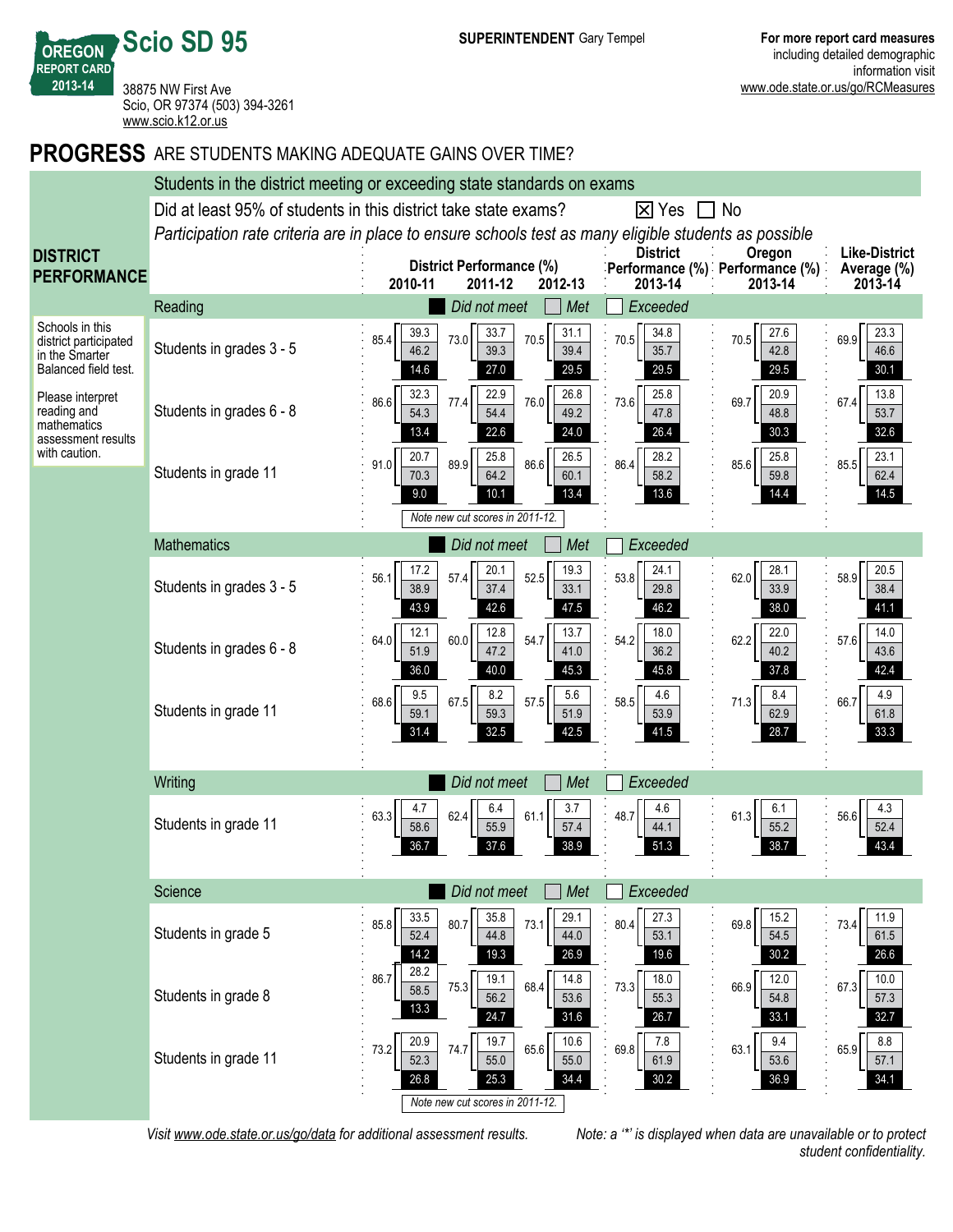| <b>SUPERINTENDENT Gary Tempel</b> | For more report card measures |
|-----------------------------------|-------------------------------|
|-----------------------------------|-------------------------------|

38875 NW First Ave Scio, OR 97374 (503) 394-3261 <www.scio.k12.or.us>

**Scio SD 95**

**OREGON REPORT CARD 201314**

|                                   | www.scio.k12.or.us                                                                                                                               |           |                                    |                         |                                               |                                      |                                                |  |
|-----------------------------------|--------------------------------------------------------------------------------------------------------------------------------------------------|-----------|------------------------------------|-------------------------|-----------------------------------------------|--------------------------------------|------------------------------------------------|--|
|                                   | <b>OUTCOMES</b> WHAT ARE STUDENTS ACHIEVING IN HIGH SCHOOL?                                                                                      |           | <b>District</b><br>Performance (%) | 2010-11 2011-12 2012-13 | <b>District</b><br>Performance (%)<br>2013-14 | Oregon<br>Performance (%)<br>2013-14 | <b>Like-District</b><br>Average (%)<br>2013-14 |  |
| <b>COLLEGE</b>                    | Students preparing for college and careers.                                                                                                      |           |                                    |                         |                                               |                                      |                                                |  |
| <b>AND</b>                        | Freshmen on track to graduate within 4 years                                                                                                     | <b>NA</b> | NА                                 | NA.                     | 73.7                                          | 78.5                                 | 78.6                                           |  |
| <b>CAREER</b><br><b>READINESS</b> | Students taking SAT                                                                                                                              | 8.2       | 5.9                                | 7.1                     | 22.6                                          | 33.3                                 | 24.4                                           |  |
|                                   |                                                                                                                                                  |           | <b>District</b><br>Performance (%) | 2009-10 2010-11 2011-12 | <b>District</b><br>Performance (%)<br>2012-13 | Oregon<br>Performance (%)<br>2012-13 | <b>Like-District</b><br>Average (%)<br>2012-13 |  |
| <b>GRADUATION</b>                 | Students graduating with a regular diploma within four years of entering high school.                                                            |           |                                    |                         |                                               |                                      |                                                |  |
| <b>RATE</b>                       | Overall graduation rate                                                                                                                          | 36.9      | 40.8                               | 48.7                    | 49.8                                          | 68.7                                 | 62.4                                           |  |
| <b>COMPLETION</b><br><b>RATE</b>  | Students receiving a regular, modified, extended, or adult high school diploma or completing a GED within five<br>years of entering high school. |           |                                    |                         |                                               |                                      |                                                |  |
|                                   | Overall completion rate                                                                                                                          | : 53.1    | 62.0                               | 63.3 :                  | 74.3                                          | 81.5                                 | 69.2                                           |  |
| <b>DROPOUT</b>                    | Students who dropped out during the school year and did not re-enroll.                                                                           |           |                                    |                         |                                               |                                      |                                                |  |
| <b>RATE</b>                       | Overall dropout rate                                                                                                                             | 6.6       | 8.2                                | 9.8                     | 7.1                                           | 4.0                                  | 3.3                                            |  |
|                                   | Note: Dropout methodology change in 2012-13.                                                                                                     |           | <b>District</b><br>Performance (%) |                         | <b>District</b><br>Performance (%)            | Oregon<br>Performance (%)            | <b>Like-District</b><br>Average (%)            |  |

|                   |                                                                                                    |                   | 2008-09 2009-10 2010-11 | 2011-12 | 2011-12 | 2011-12 |  |
|-------------------|----------------------------------------------------------------------------------------------------|-------------------|-------------------------|---------|---------|---------|--|
| <b>CONTINUING</b> | Students continuing their education after high school.                                             |                   |                         |         |         |         |  |
| <b>EDUCATION</b>  | Students who enrolled in a community college or four-year<br>school within 16 months of graduation | $\therefore$ 42.3 | 46.8 47.0               | 38.9    | 54.7    | 52.1    |  |
|                   |                                                                                                    |                   |                         |         |         |         |  |

*Note: a '\*' is displayed when the data must be suppressed to protect student confidentiality.*

| <b>STUDENT</b>                  |                                                 |                                   |                                                          |                                         |                                                 |                                                   |                             |                                                |                                                 |                                |                                             |                                                                      |
|---------------------------------|-------------------------------------------------|-----------------------------------|----------------------------------------------------------|-----------------------------------------|-------------------------------------------------|---------------------------------------------------|-----------------------------|------------------------------------------------|-------------------------------------------------|--------------------------------|---------------------------------------------|----------------------------------------------------------------------|
| <b>GROUP</b><br><b>OUTCOMES</b> |                                                 | <b>District</b><br>(%)            | Oregon<br>Performance : Performance : Compared to<br>(%) | <b>District</b><br>: OR Average         |                                                 | <b>District</b><br>Performance Performance<br>(%) | Oregon<br>(%)               | <b>District</b><br>: Compared to<br>OR Average |                                                 | <b>District</b><br>(%)         | Oregon<br>(%)                               | <b>District</b><br>Performance Performance Compared to<br>OR Average |
|                                 |                                                 | <b>Economically Disadvantaged</b> |                                                          |                                         |                                                 | American Indian/Alaska Native                     |                             |                                                | <b>Native Hawaiian/Pacific Islander</b>         |                                |                                             |                                                                      |
|                                 | On Track<br>Graduation<br>Completion<br>Dropout | 63.7<br>47.9<br>68.3<br>7.1       | 68.8<br>60.4<br>77.3<br>3.8                              | $-5.1$<br>$-12.5$<br>$-9.0$<br>$+3.3$   | On Track<br>Graduation<br>Completion<br>Dropout | 60.0<br>88.9<br>20.0                              | 61.4<br>51.6<br>67.9<br>8.0 | $^\star$<br>$+8.4$<br>$+21.0$<br>$+12.0$       | On Track<br>Graduation<br>Completion<br>Dropout | 100.0<br>100.0<br>0.0:         | 69.7<br>63.6<br>77.0<br>5.0                 | $+36.4$<br>$+23.0$<br>$-5.0$                                         |
|                                 | <b>English Learners</b>                         |                                   |                                                          |                                         | <b>Asian</b>                                    |                                                   |                             |                                                | <b>White</b>                                    |                                |                                             |                                                                      |
|                                 | On Track<br>Graduation<br>Completion<br>Dropout | $^\star$<br>16.7<br>33.3<br>5.3   | 70.3<br>58.0<br>69.1<br>5.0                              | $\star$<br>$-41.3$<br>$-35.8$<br>$+0.3$ | On Track<br>Graduation<br>Completion<br>Dropout | $\star$<br>80.0<br>50.0<br>6.3                    | 92.4<br>83.8<br>87.8<br>1.5 | $\star$<br>$-3.8$<br>$-37.8$<br>$+4.8$         | On Track<br>Graduation<br>Completion<br>Dropout | 75.1:<br>48.5<br>74.3:<br>6.7: | 81.1<br>71.0<br>83.9<br>3.5                 | $-6.0$<br>$-22.5$<br>$-9.6$<br>$+3.1$                                |
|                                 |                                                 | <b>Students with Disabilities</b> |                                                          |                                         |                                                 | <b>Black/African American</b>                     |                             |                                                | Female                                          |                                |                                             |                                                                      |
|                                 | On Track<br>Graduation<br>Completion<br>Dropout | 75.0<br>32.0<br>54.8<br>10.2      | 61.4<br>37.2<br>64.2<br>6.0                              | $+13.6$<br>$-5.2$<br>$-9.4$<br>$+4.2$   | On Track<br>Graduation<br>Completion<br>Dropout | $\star$<br>66.7<br>50.0<br>16.7                   | 67.0<br>57.1<br>71.0<br>6.2 | $^\star$<br>$+9.6$<br>$-21.0$<br>$+10.5$       | On Track<br>Graduation<br>Completion<br>Dropout | 72.4:<br>54.0<br>74.9<br>6.4   | 82.1<br>73.2<br>84.4<br>3.3                 | $-9.7$<br>$-19.2$<br>$-9.5$<br>$+3.1$                                |
|                                 | <b>Migrant</b>                                  |                                   |                                                          |                                         | Hispanic/Latino                                 |                                                   |                             |                                                | <b>Male</b>                                     |                                |                                             |                                                                      |
|                                 | On Track<br>Graduation<br>Completion<br>Dropout | $^\star$<br>100.0<br>50.0         | 68.3<br>55.1<br>69.7<br>4.8                              | $^\star$<br>--<br>$+30.3$<br>$+45.2$    | On Track<br>Graduation<br>Completion<br>Dropout | 62.5<br>51.6<br>77.8<br>$7.4$ :                   | 69.9<br>60.8<br>74.1<br>5.2 | $-7.4$<br>$-9.2$<br>$+3.7$<br>$+2.2$           | On Track<br>Graduation<br>Completion<br>Dropout | 75.1:<br>44.0<br>73.4<br>8.0   | 75.1<br>64.3<br>78.9<br>4.6                 | $-20.3$<br>$-5.5$<br>$+3.4$                                          |
|                                 |                                                 | <b>Talented and Gifted</b>        |                                                          |                                         | <b>Multi-Racial</b>                             |                                                   |                             |                                                | On-Track data is based on the 2013-14           |                                |                                             |                                                                      |
|                                 | On Track<br>Graduation<br>Completion<br>Dropout | 75.0<br>47.4<br>91.3<br>3.3       | 95.5<br>90.5<br>96.4<br>0.5                              | $-20.5$<br>$-43.1$<br>$-5.1$<br>$+2.8$  | On Track<br>Graduation<br>Completion<br>Dropout | 63.6<br>53.3<br>66.7<br>7.7                       | 79.8<br>67.2<br>82.3<br>4.5 | $-16.2$<br>$-13.9$<br>$-15.6$<br>$+3.2$        | 2012-13 school year.                            |                                | school year; all other data is based on the |                                                                      |

*Note: a '\*' is displayed when the data must be suppressed to protect student confidentiality.*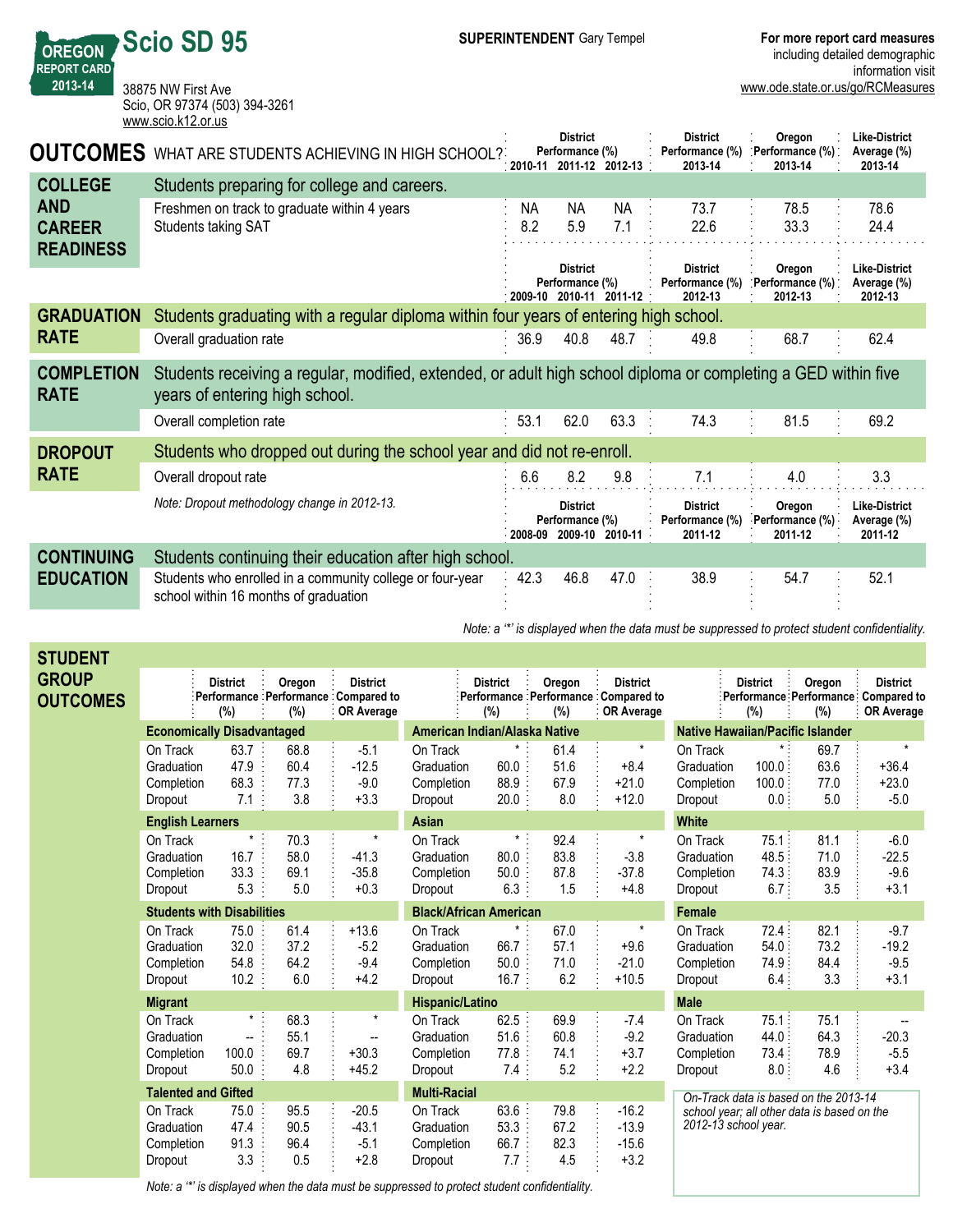**REPORT CARD** 38875 NW First Ave Scio, OR 97374 (503) 394-3261 <www.scio.k12.or.us>

**Scio SD 95**

**OREGON**

**201314**

# **CURRICULUM & LEARNING ENVIRONMENT**

| <b>SCHOOL</b>     | <b>Elementary Schools</b>                                                                                                  | <b>Middle Schools</b>                                                                                                                                                                                                            | <b>High Schools</b>                                    |
|-------------------|----------------------------------------------------------------------------------------------------------------------------|----------------------------------------------------------------------------------------------------------------------------------------------------------------------------------------------------------------------------------|--------------------------------------------------------|
| <b>READINESS</b>  | Preschool Parent Academy<br>Spring Kindergarten Roundup<br><b>Summer Reading Fest</b>                                      | Daily Breakfast Program<br>Resource counseling for academic,<br>emotional and behavior issues<br>Meets National PE requirements<br>6th Grade Transition week<br>6th Grade Parent Night<br>Back to School Night and Open<br>House | Peer conflict mediation<br>Universal breakfast program |
| <b>ACADEMIC</b>   | <b>Elementary Schools</b>                                                                                                  | <b>Middle Schools</b>                                                                                                                                                                                                            | <b>High Schools</b>                                    |
| <b>SUPPORT</b>    | After School Program<br>Reading Intervention Specialist<br><b>Math Intervention Specialist</b>                             | <b>Study Skills</b><br><b>Silent Sustained Reading</b><br>Basic Skills/Life Skills for students<br>with disabilities<br>10th Period after school support<br>program                                                              | <b>Basic Skills</b><br>Read 180<br>Math Support        |
| <b>ACADEMIC</b>   | <b>Elementary Schools</b>                                                                                                  | <b>Middle Schools</b>                                                                                                                                                                                                            | <b>High Schools</b>                                    |
| <b>ENRICHMENT</b> | 2nd Grade Zoo Trip<br>3rd Grade Aquarium Trip<br>4th Grade Capitol Visit<br>5th Grade Junior Achievement<br><b>Biztown</b> | <b>Exploring Math</b><br>Journalism<br><b>Current Events</b><br>Music/Band                                                                                                                                                       | Spanish 1-4                                            |